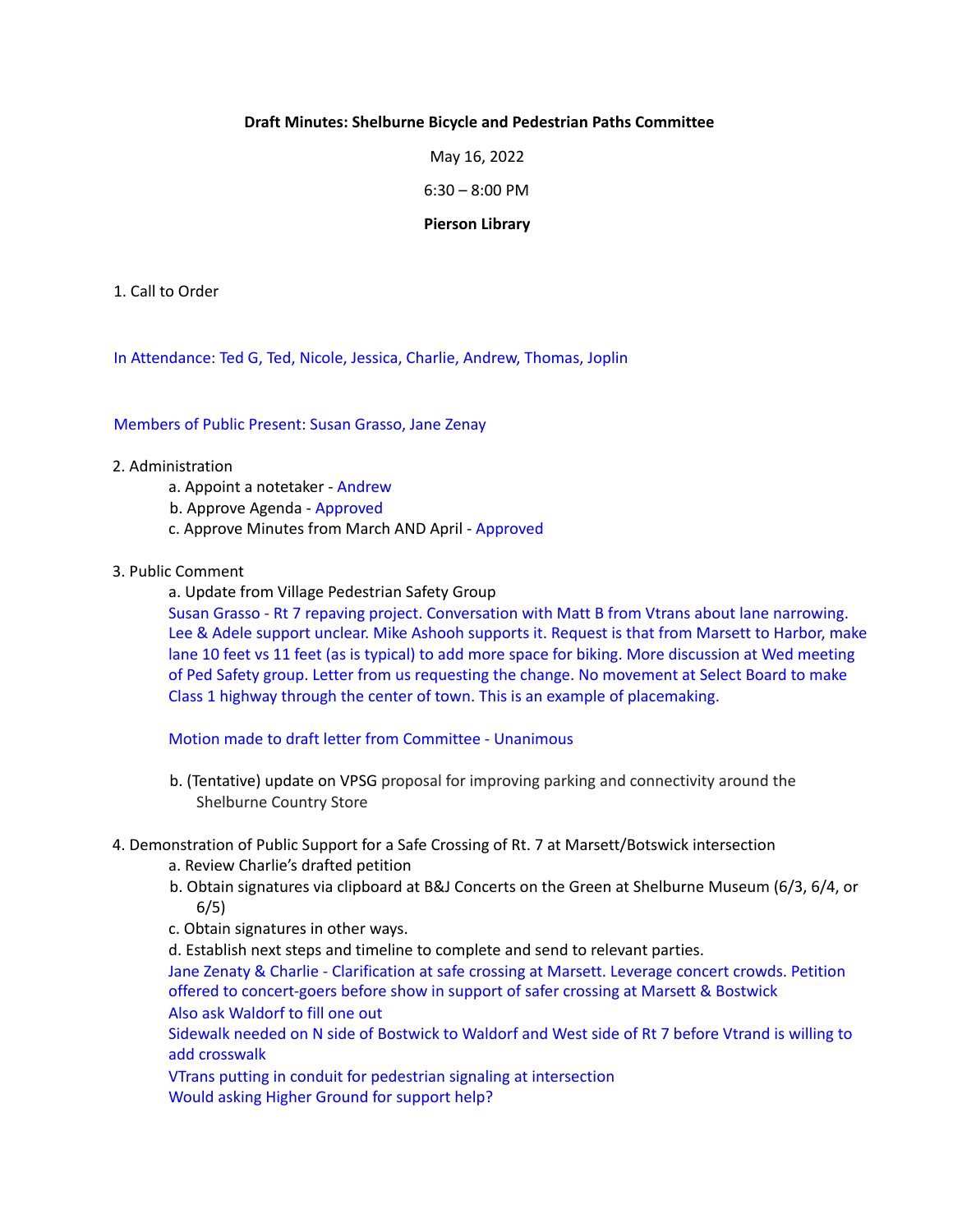### 5. Connectivity Study Update

a. Jessica to report out from 4/27/22 Meeting.

Shelburne Walk/Bike Connectivity Study: Advisory Committee Meeting

Concern from Susan Grasso on how Safety weighting drove entire ranking

Projects in similar area were scattered around vs being lumped together as coherent vision

This study was ultimately just a review of previous studies vs a visionary look ahead

With the prioritized list, there is still no one in town who owns implementation. We don't have a Dir of Public Works role who would typically create the plan. Jane to ask who will own it at future meetings.

Make sure we direct questions and concerns to town employees vs the consultants. They will be the ones who need to use the report and implement it.

# 6. Trail Projects

a. Educational piece about VT laws and Friendly private property signage.

i. Nicole to draft handout/info that could go on (or be linked to from) BBPC website

ii. Determine if/how there should be a public education roll-out plan

Nicole's verbiage is on some doc as Joplin's example signs. Hope is we can educate **landowners** 

b. LaPlatte trails maintenance - Joplin gave an update on gravel loads that were dropped off there and at various points around town.

c. LaPlatte Crossing –

i. Next steps on Town adoption? Did letter get sent to Lee to formalize town adoption?

ii. Pre-inspection and engineering inspection

d. Andrew report on Boulder Hill trail work and Kwiniaska access

Snyder Homes has not come up with final solution

e. Update on Irish Hill Road bridge

F.

7. Bike Projects

a. TBD

8. Community Outreach

- a. Safe Routes to School update
	- i. Ted going to try and obtain numbers on walking/biking to school from Kelly Spreen
	- ii. May 4<sup>th</sup> Walk & Roll school event
- b. BPPC Community Walks/Bike Rides in Summer/Fall 2022?
	- 1. There was a BPPC town bike rides/walk in the Fall 2020. Ted drafted the handbook. Betsy Cieplicki helped to promote with a flyer. There were 6 events.
	- 2. Archie's Grill to Shelburne Bay Park. One-hour round-trip by foot.
	- 3. Shelburne Pond loops. One hour to explore both loops.
	- 4. Longmeadow Drive Boulder Hill Drive Webster Road Farmstead Drive loop. One hour exploring the neighborhood connections.
		- 5. Ti-Haul Trail to Picnic Point by bike. 40 minutes out-and-back.
		- 6. Shelburne Bay Park loop. One-hour loop; sturdy footwear recommended.
		- 7. LaPlatte Nature Trail loop. 90-minute loop; sturdy footwear recommended.